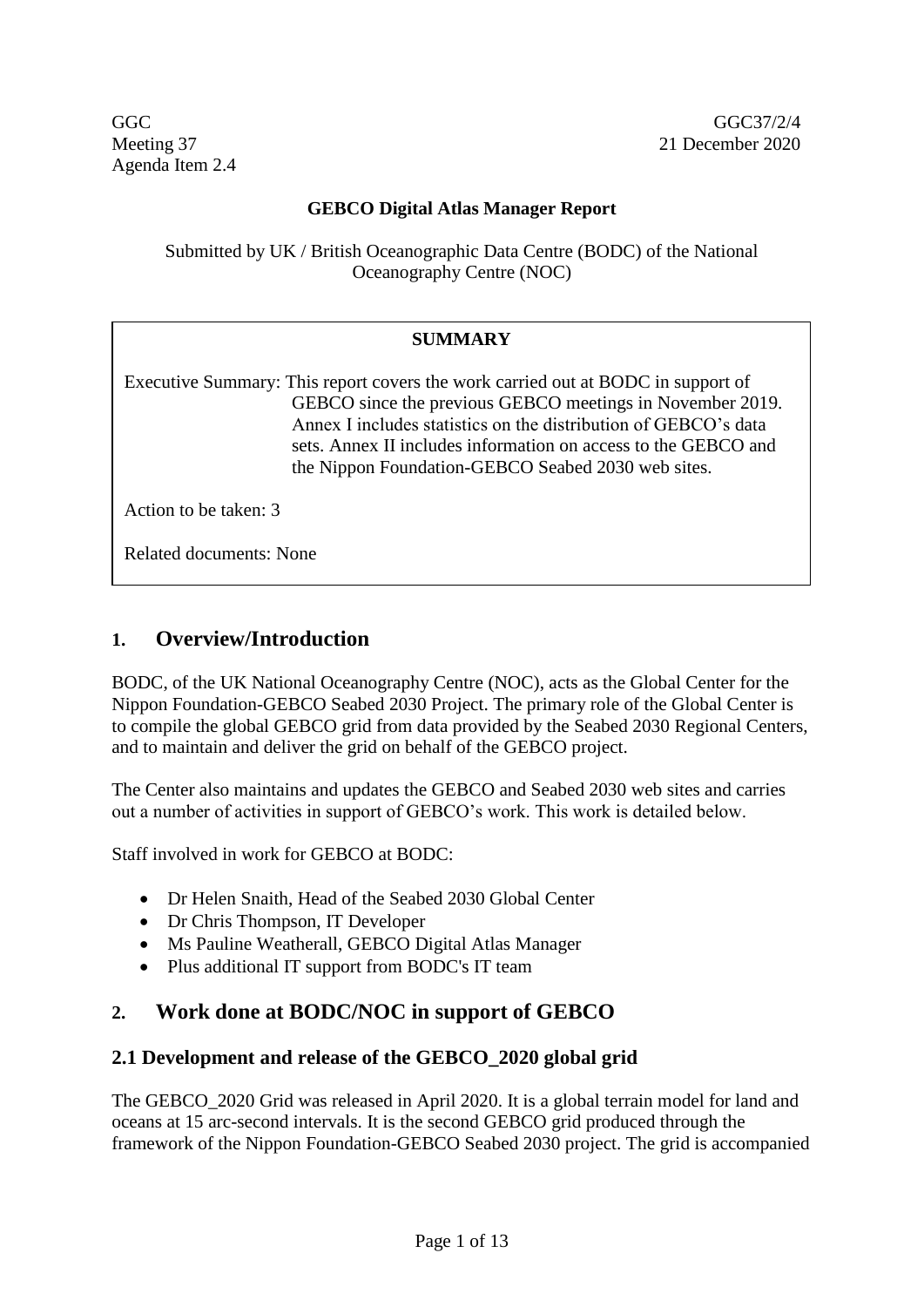by a Type Identifier (TID) Grid that indicates the type of data (e.g. multibeam, single beam or interpolated etc.) that the corresponding cell in the bathymetric grid is based on.

Acting as the Seabed 2030 Global Center, BODC was responsible for compiling the global bathymetric grid by combining regional bathymetric grids provided by the Seabed 2030 Regional Centers with a base grid (SRTM15 plus v2). Quality control checks were carried on the global grid before its release. The grid is made available via GEBCO's web site (hosted at BODC) for direct download in netCDF, data GeoTiff or Esri ASCII raster formats or via an application that allows download of the data, in these formats, for user-defined geographic areas.

The GEBCO\_2020 Grid and accompanying Type Identifier (TID) Grid can be accessed from: [https://www.gebco.net/data\\_and\\_products/gridded\\_bathymetry\\_data/](https://www.gebco.net/data_and_products/gridded_bathymetry_data/) and via: https://download.gebco.net/

A list of the data sets included in the grid can be found on GEBCO's web site: [https://www.gebco.net/about\\_us/acknowledgements/our\\_data\\_contributors/](https://www.gebco.net/about_us/acknowledgements/our_data_contributors/)

A Digital Object Identifier (DOI) has been minted for the data set by BODC on behalf of GEBCO: [https://www.bodc.ac.uk/data/published\\_data\\_library/catalogue/10.5285/a29c5465](https://www.bodc.ac.uk/data/published_data_library/catalogue/10.5285/a29c5465-b138-234d-e053-6c86abc040b9/) [b138-234d-e053-6c86abc040b9/.](https://www.bodc.ac.uk/data/published_data_library/catalogue/10.5285/a29c5465-b138-234d-e053-6c86abc040b9/)

For the period,  $1<sup>st</sup>$  October 2019 – 30<sup>th</sup> September 2020, there have been over 139,250 downloads of GEBCO's data sets via GEBCO's web site. This time scale has been chosen to match with those of previous years, for ease of comparison with previous statistics.

Statistics on downloads of GEBCO's data sets can be found in Annex I.

## **2.2 Delivery of the International Bathymetric Chart of the Arctic Ocean (IBCAO) V4 Grid**

In January 2020, the then recently-released bathymetric grid for the Arctic Ocean area, IBCAO V4, was made available from GEBCO's website in netcdf and data GeoTiff formats: [https://www.gebco.net/data\\_and\\_products/gridded\\_bathymetry\\_data/arctic\\_ocean/](https://www.gebco.net/data_and_products/gridded_bathymetry_data/arctic_ocean/)

A DOI for the IBCAO V4 release was minted by BODC on behalf of the IBCAO: https://www.bodc.ac.uk/data/published\_data\_library/catalogue/10.5285/a01d292f-b4a0-1ef7e053-6c86abc0a4b2/

## **2.3 Development of a Web Map Service (WMS) for the GEBCO\_2020 Grid and updating existing WMS**

A WMS has been setup for the GEBCO\_2020 Grid. This includes displaying layers showing:

shaded relief imagery

[https://www.gebco.net/data\\_and\\_products/gebco\\_web\\_services/2020/mapserv?request=getm](https://www.gebco.net/data_and_products/gebco_web_services/2020/mapserv?request=getmap&service=wms&BBOX=-90,-100,90,300&crs=EPSG:4326&format=image/jpeg&layers=gebco_2020_grid&width=1200&height=600&version=1.3.0) [ap&service=wms&BBOX=-90,-](https://www.gebco.net/data_and_products/gebco_web_services/2020/mapserv?request=getmap&service=wms&BBOX=-90,-100,90,300&crs=EPSG:4326&format=image/jpeg&layers=gebco_2020_grid&width=1200&height=600&version=1.3.0) [100,90,300&crs=EPSG:4326&format=image/jpeg&layers=gebco\\_2020\\_grid&width=1200&](https://www.gebco.net/data_and_products/gebco_web_services/2020/mapserv?request=getmap&service=wms&BBOX=-90,-100,90,300&crs=EPSG:4326&format=image/jpeg&layers=gebco_2020_grid&width=1200&height=600&version=1.3.0) [height=600&version=1.3.0](https://www.gebco.net/data_and_products/gebco_web_services/2020/mapserv?request=getmap&service=wms&BBOX=-90,-100,90,300&crs=EPSG:4326&format=image/jpeg&layers=gebco_2020_grid&width=1200&height=600&version=1.3.0)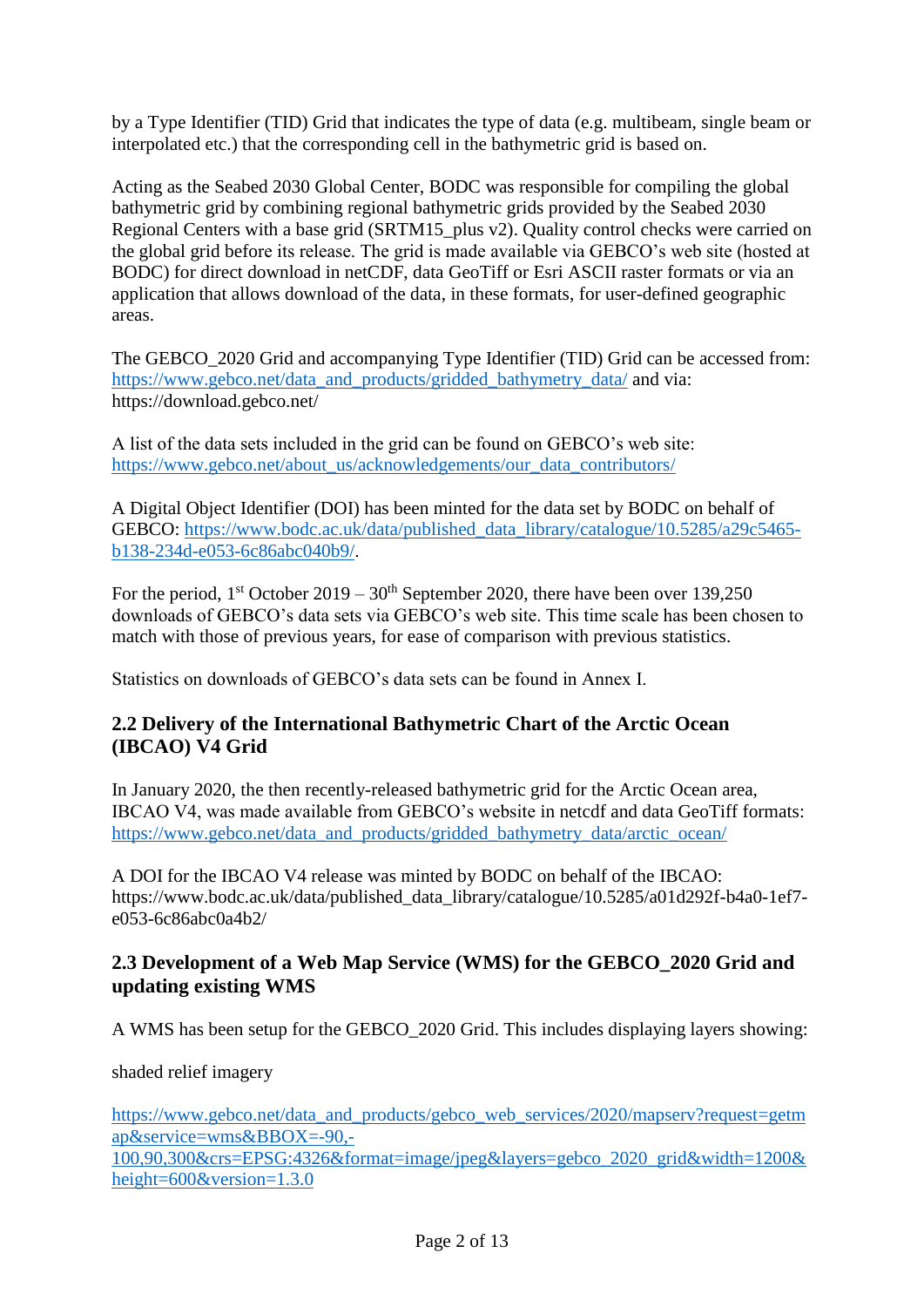the areas of the seafloor that are mapped – i.e. the 15 arc-second grid cells that are based on measured data within the GEBCO\_2020 Grid

[https://www.gebco.net/data\\_and\\_products/gebco\\_web\\_services/2020/mapserv?request=getm](https://www.gebco.net/data_and_products/gebco_web_services/2020/mapserv?request=getmap&service=wms&BBOX=-90,-100,90,300&crs=EPSG:4326&format=image/jpeg&layers=gebco_2020_grid_3&width=1200&height=600&version=1.3.0) [ap&service=wms&BBOX=-90,-](https://www.gebco.net/data_and_products/gebco_web_services/2020/mapserv?request=getmap&service=wms&BBOX=-90,-100,90,300&crs=EPSG:4326&format=image/jpeg&layers=gebco_2020_grid_3&width=1200&height=600&version=1.3.0) [100,90,300&crs=EPSG:4326&format=image/jpeg&layers=gebco\\_2020\\_grid\\_3&width=1200](https://www.gebco.net/data_and_products/gebco_web_services/2020/mapserv?request=getmap&service=wms&BBOX=-90,-100,90,300&crs=EPSG:4326&format=image/jpeg&layers=gebco_2020_grid_3&width=1200&height=600&version=1.3.0) [&height=600&version=1.3.0](https://www.gebco.net/data_and_products/gebco_web_services/2020/mapserv?request=getmap&service=wms&BBOX=-90,-100,90,300&crs=EPSG:4326&format=image/jpeg&layers=gebco_2020_grid_3&width=1200&height=600&version=1.3.0)

The linux platform that the services run from was updated during the year and the driver files that run the services were revised accordingly. It is intended to maintain the existing WMS for the GEBCO\_2019 and GEBCO\_2014 grids for the time being but remove these services at some point in the future.

Development work has been done on the production of a test Web Coverage Service (WCS) for delivering data from the GEBCO\_2020 Grid.

## **2.4 Maintaining and updating GEBCO's web site**

GEBCO's web site (www.gebco.net) and the Nippon Foundation-GEBCO Seabed 2030 Project web site [\(https://seabed2030.org\)](https://seabed2030.org/) are maintained and updated at BODC. During the report period over 503,550 pages have been accessed on GEBCO's web site.

News items and meeting information have been added to the web sites throughout the year.

The web sites for the majority of the International Bathymetric Chart series, previously hosted by the US National Centers for Environmental Information (NCEI), have been transferred to the GEBCO web site, at the request of NCEI. This is with the exception of the International Bathymetric Chart of the Southern Ocean (IBCSO)'s web site which is hosted by the Scientific Committee on Antarctic Research (SCAR). However, an IBCSO information page is included on the GEBCO web site, providing links to the IBCSO web site.

Many of the IBC pages contain historical information about these projects. It is intended to work with SCRUM to update the content of these pages.

IBC web pages now hosted on the GEBCO web site:

International Bathymetric Chart of the Arctic Ocean (IBCAO): [https://www.gebco.net/about\\_us/committees\\_and\\_groups/scrum/ibcao/](https://www.gebco.net/about_us/committees_and_groups/scrum/ibcao/)

International Bathymetric Chart of the Caribbean Sea and the Gulf of Mexico (IBCCA): [https://www.gebco.net/about\\_us/committees\\_and\\_groups/scrum/ibcca/](https://www.gebco.net/about_us/committees_and_groups/scrum/ibcca/)

International Bathymetric Chart of the Western Indian Ocean (IBCWIO): [https://www.gebco.net/about\\_us/committees\\_and\\_groups/scrum/ibcwio/](https://www.gebco.net/about_us/committees_and_groups/scrum/ibcwio/)

International Bathymetric Chart of the Central Eastern Atlantic (IBCEA): [https://www.gebco.net/about\\_us/committees\\_and\\_groups/scrum/ibcea/](https://www.gebco.net/about_us/committees_and_groups/scrum/ibcea/)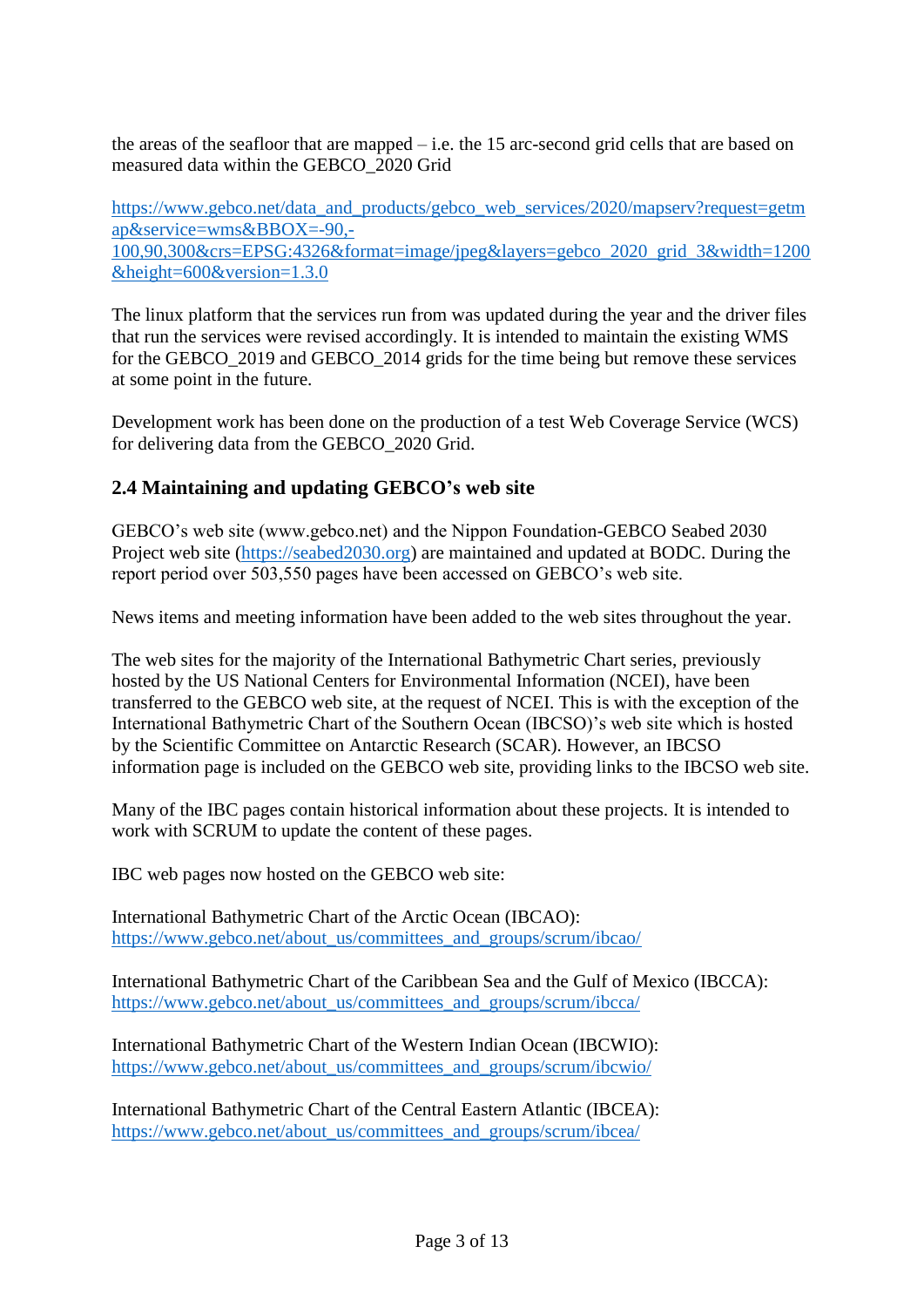International Bathymetric Chart of the Mediterranean Sea (IBCM): [https://www.gebco.net/about\\_us/committees\\_and\\_groups/scrum/ibcm/](https://www.gebco.net/about_us/committees_and_groups/scrum/ibcm/)

International Bathymetric Chart of the Southeast Pacific (IBCSEP): [https://www.gebco.net/about\\_us/committees\\_and\\_groups/scrum/ibcsep/](https://www.gebco.net/about_us/committees_and_groups/scrum/ibcsep/)

BODC gratefully acknowledges the receipt of funding (5K Euro) for GEBCO web site maintenance work (part of the IHO funding for GEBCO work plan tasks).and the additional 5K Euro funding for the IBC web site transfer work.

## **2.5 Development of metadata storage/display system in support of the Seabed 2030 project**

We are developing a system to store and display metadata information about the source data sets included in the GEBCO grid. It is intended that the system will use the metadata schema developed through the Seabed 2030 project and discussed with GEBCO Metadata Working Group colleagues.

## **2.6 Miscellaneous activities in support of GEBCO**

### **Providing GEBCO data set user-support**

At BODC, we answer enquiries relating to GEBCO's data sets and products. The enquiries may be of a number of forms:

• Feedback on the GEBCO grid/reporting errors – we work with the relevant Seabed 2030 Regional Center to investigate any errors reported in the grid and provide feedback to the enquirer. We keep a log of 'known issues' in the grid on GEBCO's web site and aim to fix them in subsequent grid releases.

• Technical – we respond to enquiries relating to how the grid was produced; the grid file formats or advice on how to use the data in particular systems

• Information on sources of bathymetry data – users may ask about the availability of source bathymetric data sets for a particular region, we endeavour to advise about available source data sets and provide links to where the data can be accessed.

• Request for imagery based on GEBCO's data sets – we receive requests for imagery generated from GEBCO's grids for use in publications, exhibitions, TV programmes etc.

Enquiries come from all parts of the world and all sectors, i.e. commercial companies, academic institutions, students and private individuals.

A form has been setup on the GEBCO web site to allow users to provide feedback on how they are using GEBCO's data sets: https://www.gebco.net/data\_and\_products/gridded\_bathymetry\_data/feedback/

#### **Maintenance of the gebco\_folk mailing list**

At the request of the US NCEI, the hosting and maintenance of the gebco\_folk mailing list [\(gebco\\_folk@groups.gebco.net\)](mailto:gebco_folk@groups.gebco.net) is now maintained at BODC on behalf of GEBCO.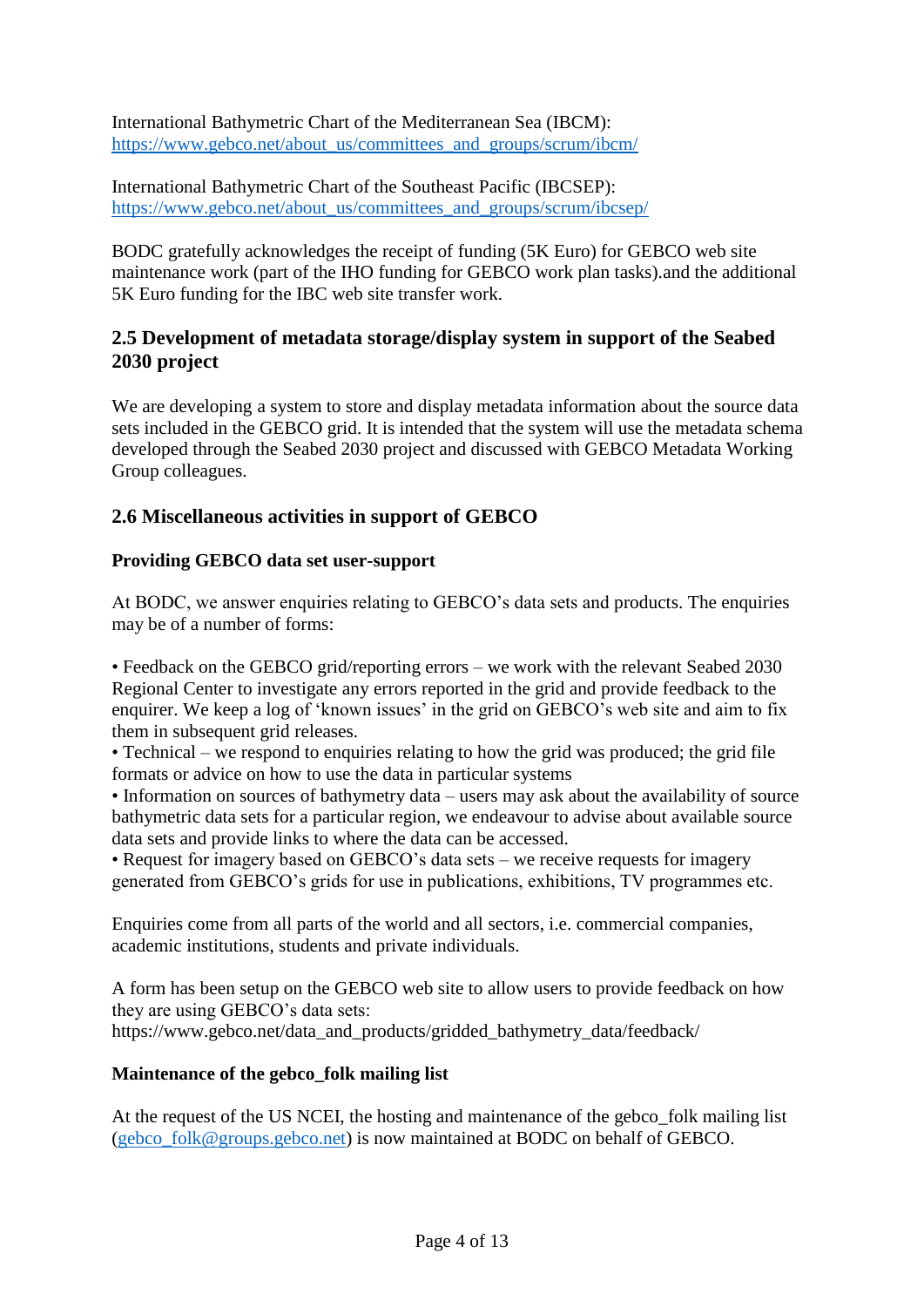Email requests were sent out to the NCEI-held gebco\_folk list to ask people to sign-up to the new mailing list to ensure GDPR compliance on the new list. Significant follow-up action was taken to ensure all active participant of the list were included in the new group.

#### **3. Action**

The GGC is requested to note the information provided.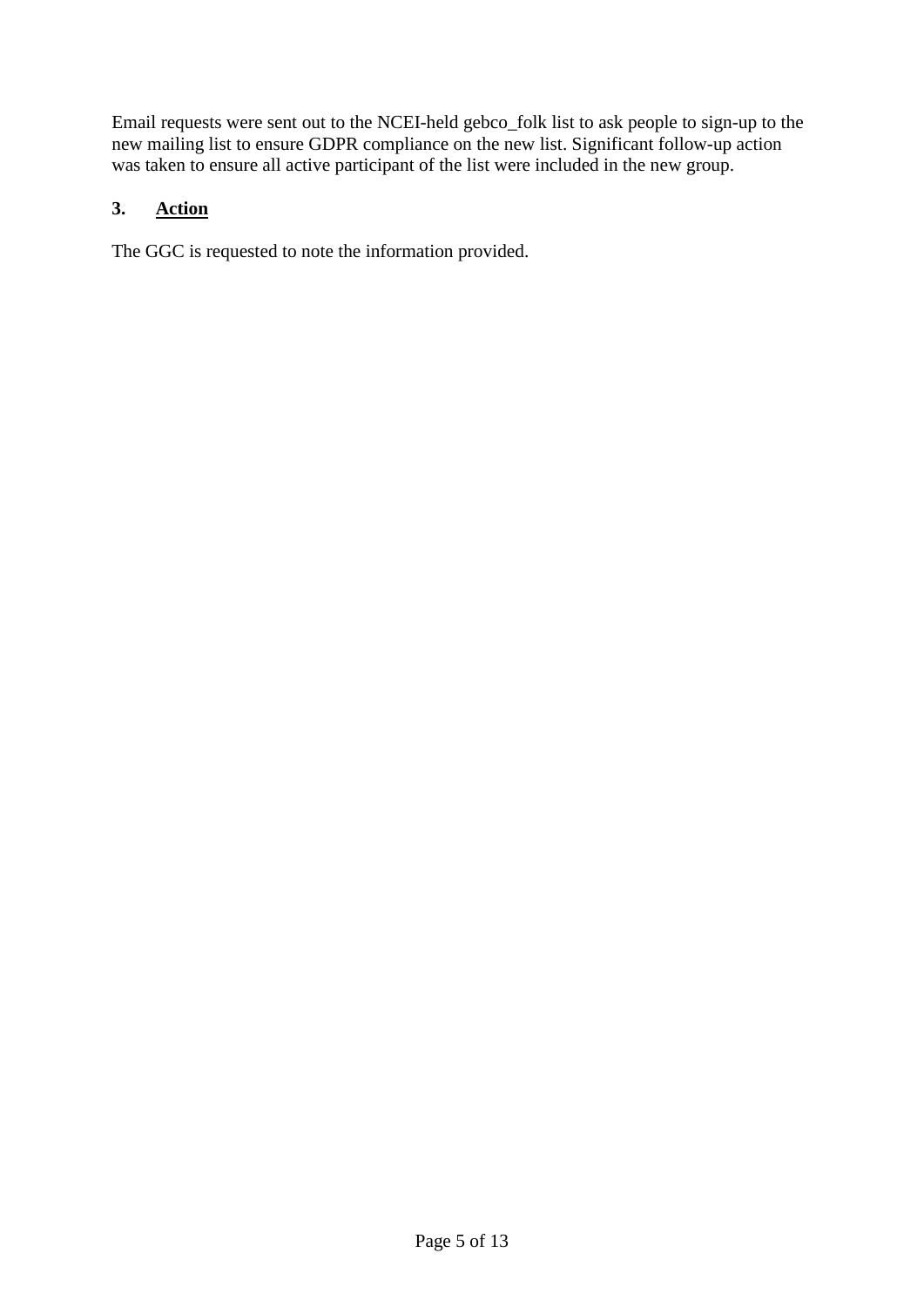# **Annex I - statistics on the distribution of GEBCO's data sets**

### **Internet downloads of GEBCO's gridded bathymetric data sets**

#### [https://www.gebco.net/data\\_and\\_products/gridded\\_bathymetry\\_data/](https://www.gebco.net/data_and_products/gridded_bathymetry_data/)

To note: statistics relating to the number of downloads of GEBCO's data sets and access to its web sites are given for the reporting period: 1st October 2019 – 30th September 2020. This time scale has been chosen to match with those of previous years, for ease of comparison with previous statistics.

GEBCO's latest bathymetric grid, the GEBCO\_2020 Grid, was released at the end of April 2020. GEBCO's previous grids: GEBCO\_2019, GEBCO\_2014 and the GEBCO One Minute Grid are made available as global grid files to download, through the ['historical data sets'](https://www.gebco.net/data_and_products/historical_data_sets/) section of GEBCO's web site.

Total number of downloads of data from GEBCO's gridded data sets during the reporting period ( $1<sup>st</sup>$  October 2019 –  $30<sup>th</sup>$  September 2020):139,255. Total for period 1st October 2019 – 30th November 2020: 165,897

Downloads for reporting period (1st October 2019 – 30th September 2020) split by grid type:

- GEBCO  $2020$  Grid: 48,727 (global grids: 16,318)
- GEBCO  $2020$  TID Grid: 22,161 (global grids 8,876)
- GEBCO\_2019 Grid: 49,265 (global grids 24,722)
- GEBCO  $2019$  TID Grid: 14,154 (global grids 4,074)

Historical data sets (global grids):

- GEBCO\_2014 Grid: 1,761
- GEBCO 2014 SID Grid: 329
- GEBCO One Minute Grid: 2,858

The GEBCO\_2020 Grid is available to download in netCDF, Esri ASCII raster and Data GeoTiff formats.

The table below shows the number of grid downloads per export format for the global GEBCO 2020 Grid since its release in April 2020 to 30<sup>th</sup> September 2020.

| Data set          | <b>NetCDF</b> | <b>Esri ASCII</b><br>raster | <b>Data Geotiff</b> |
|-------------------|---------------|-----------------------------|---------------------|
|                   |               |                             |                     |
| <b>GEBCO 2020</b> | 16,622        | 11,300                      | 20,805              |
|                   |               |                             |                     |
| GEBCO 2020 TID    | 6,441         | 6,849                       | 8,871               |
|                   |               |                             |                     |

Explanation of formats: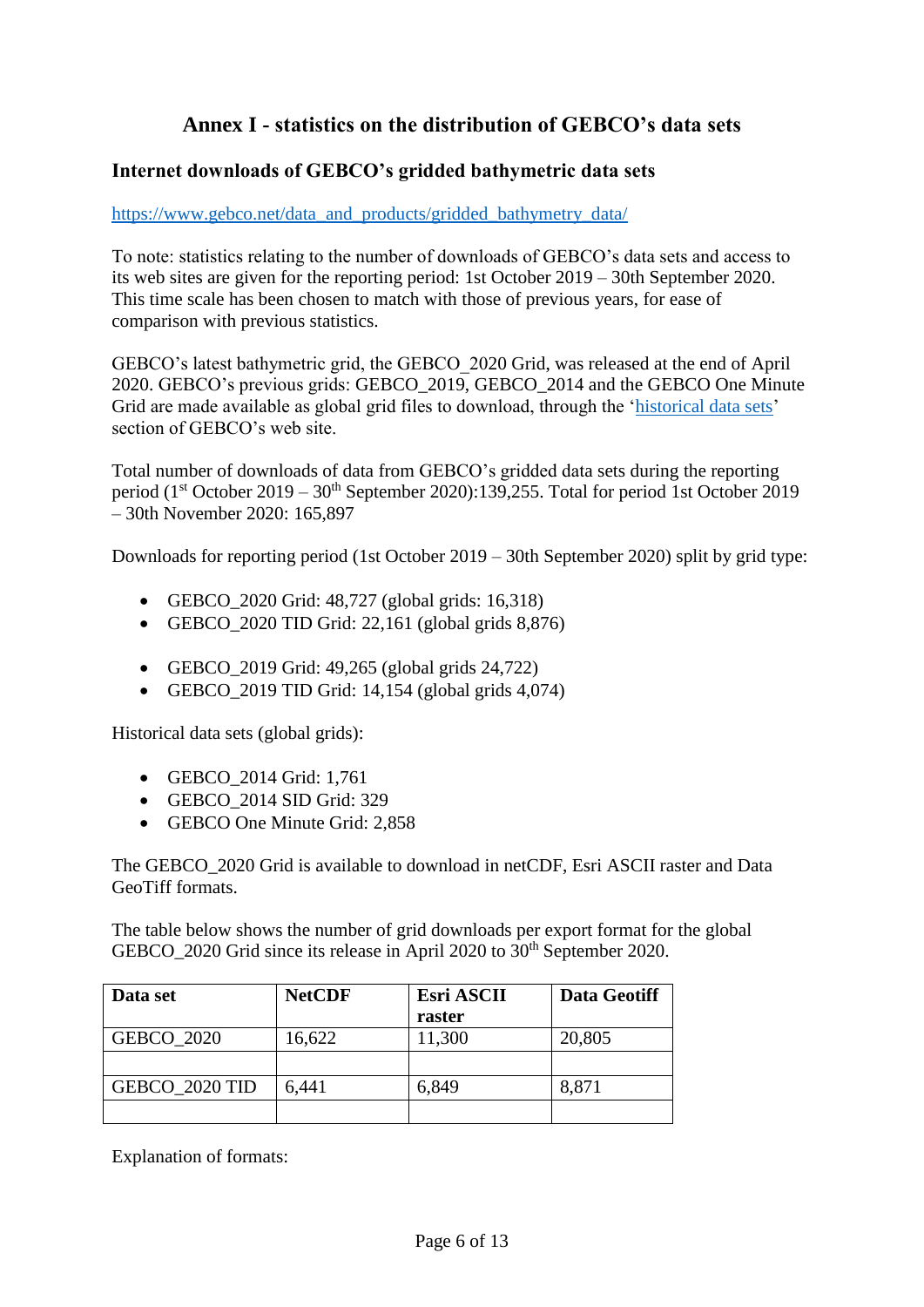In netCDF format, GEBCO's grids are available in the form of two-dimensional (2D) integer values. The 2D gridded data set uses the netCDF Climate and Forecast (CF) Metadata Convention.

Esri ASCII raster format is an ASCII format developed for the export/exchange of Esri ARC/INFO rasters, it is used as an input format for a number of software packages. The GeoTiff format contains geo-referencing (geographic extent and projection) information embedded within a Tiff file.



Weekly Downloads of the GEBCO Grids since release of the GEBCO 2019 product *The Subset tool was removed in December 2019, after official release of the new GEBCO download app in November 2019. Since there the number of subset products downloaded has incrased by a factor of 10, with fewer downloads of the full grid.*

## **Access to the IBCAO V4 Grid**

In January 2020, the IBCAO V4 grid was made available from GEBCO's web site, on behalf of the IBCAO project.

[https://www.gebco.net/data\\_and\\_products/gridded\\_bathymetry\\_data/arctic\\_ocean/.](https://www.gebco.net/data_and_products/gridded_bathymetry_data/arctic_ocean/)

The data set is made available in netCDF and GeoTiff formats in polar stereographic projection co-ordinates. Versions of the data set are available with and without elevation information for the Greenland Ice Sheet.

There have been over 6,000 downloads of the data set since its release.

# **Annex II – Access to the GEBCO and Seabed 2030 web sites**

The GEBCO and Seabed 2030 web sites are maintained by BODC on behalf of the projects.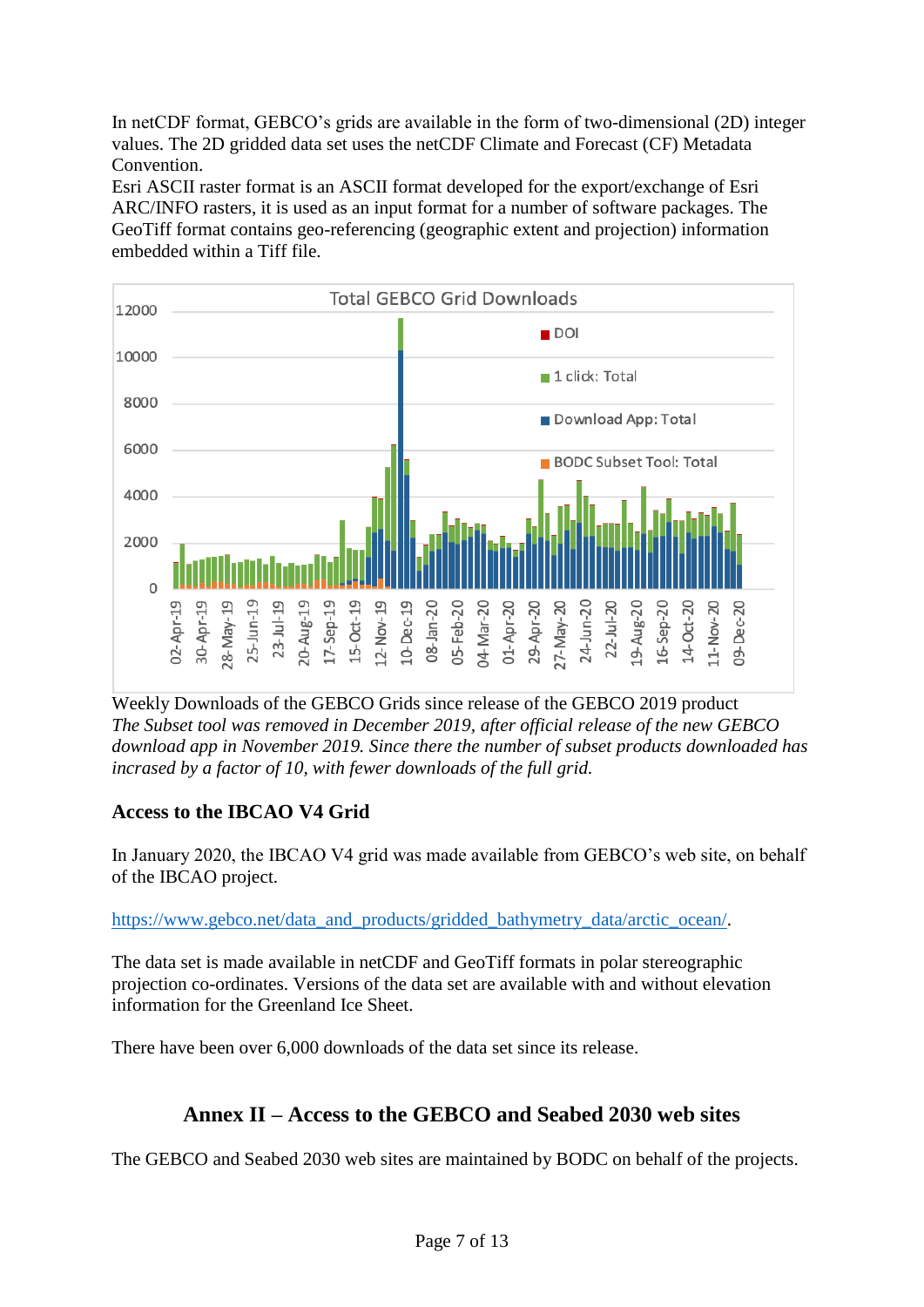The following tables and images provide information and statistics about access to these web sites for the reporting period (October 2019-September 2020).

## **Access to GEBCO's web site (www.gebco.net)**

During the period,  $1^{st}$  October 2019 –  $30^{th}$  September 2020 over 426,700 pages have been accessed on GEBCO's web site.

Note for the period,  $1<sup>st</sup> October - 30<sup>th</sup> November 2020$ , there have been an additional 76,845 visits to GEBCO's web site.



The image below shows the frequency of visits to the various areas of GEBCO's web site.

The table below shows the pages viewed and number of visitors per calendar year.

| Year                          | <b>Number of pages viewed</b> |
|-------------------------------|-------------------------------|
| 2009                          | 176,759                       |
| 2010                          | 191,037                       |
| 2011                          | 210,188                       |
| 2012                          | 255,241                       |
| 2013                          | 254,804                       |
| 2014                          | 235,273                       |
| 2015                          | 263,689                       |
| 2016                          | 302,252                       |
| 2017                          | 299,654                       |
| 2018                          | 344,657                       |
| 2019                          | 404,532                       |
| 2020 (to $30^{th}$ Nov. 2020) | 395,317                       |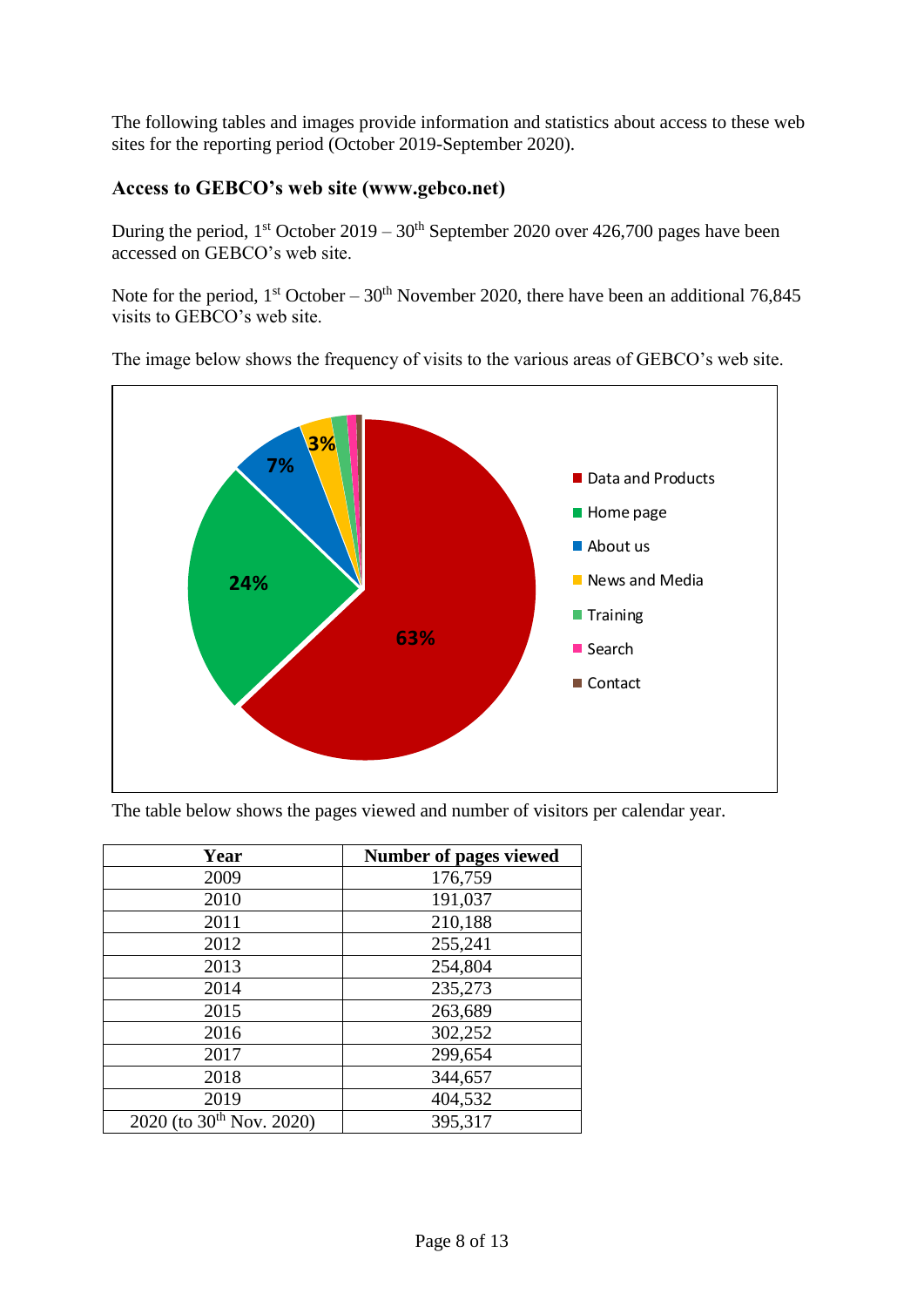The figure below shows the number of visits to GEBCO's web site per year since 2009. \* note that the data for 2020 is to 30th November 2020.



### **Number of visits to individual web pages**

The following table details the number of visits to the 'top 20' most popular pages on GEBCO's web site for the reporting period.

Explanation of terms used:

| Page title and URL   | Title of the GEBCO web page viewed with URL                        |
|----------------------|--------------------------------------------------------------------|
| No. page views       | The total number of pages viewed during the reporting period       |
| Average time on page | The average amount of time that visitors spent viewing this set of |
| (minutes)            | pages or page.                                                     |

| Page title and URL                                                         |               | Avg. time |
|----------------------------------------------------------------------------|---------------|-----------|
|                                                                            | page          | on page   |
|                                                                            | views         | (minutes) |
| Gridded bathymetry data*                                                   | 128,703 02:52 |           |
| https://www.gebco.net/data_and_products/gridded_bathymetry_data/index.html |               |           |
| <b>GEBCO</b> home page                                                     | 102,593 01:08 |           |
| https://www.gebco.net/index.html                                           |               |           |
| <b>Web Map Service (WMS) page</b>                                          | 38,988        | 01:57     |
| https://www.gebco.net/data_and_products/gebco_web_services/web_map_service |               |           |
| /index.html                                                                |               |           |
| <b>Printable Maps</b>                                                      | 14,285        | 02:08     |
| https://www.gebco.net/data_and_products/printable_maps/                    |               |           |
| <b>GEBCO's data and products</b>                                           | 13,707        | 00:33     |
| https://www.gebco.net/data_and_products/index.html                         |               |           |
| GEBCO 2019 Grid info                                                       | 13,367        | 02:14     |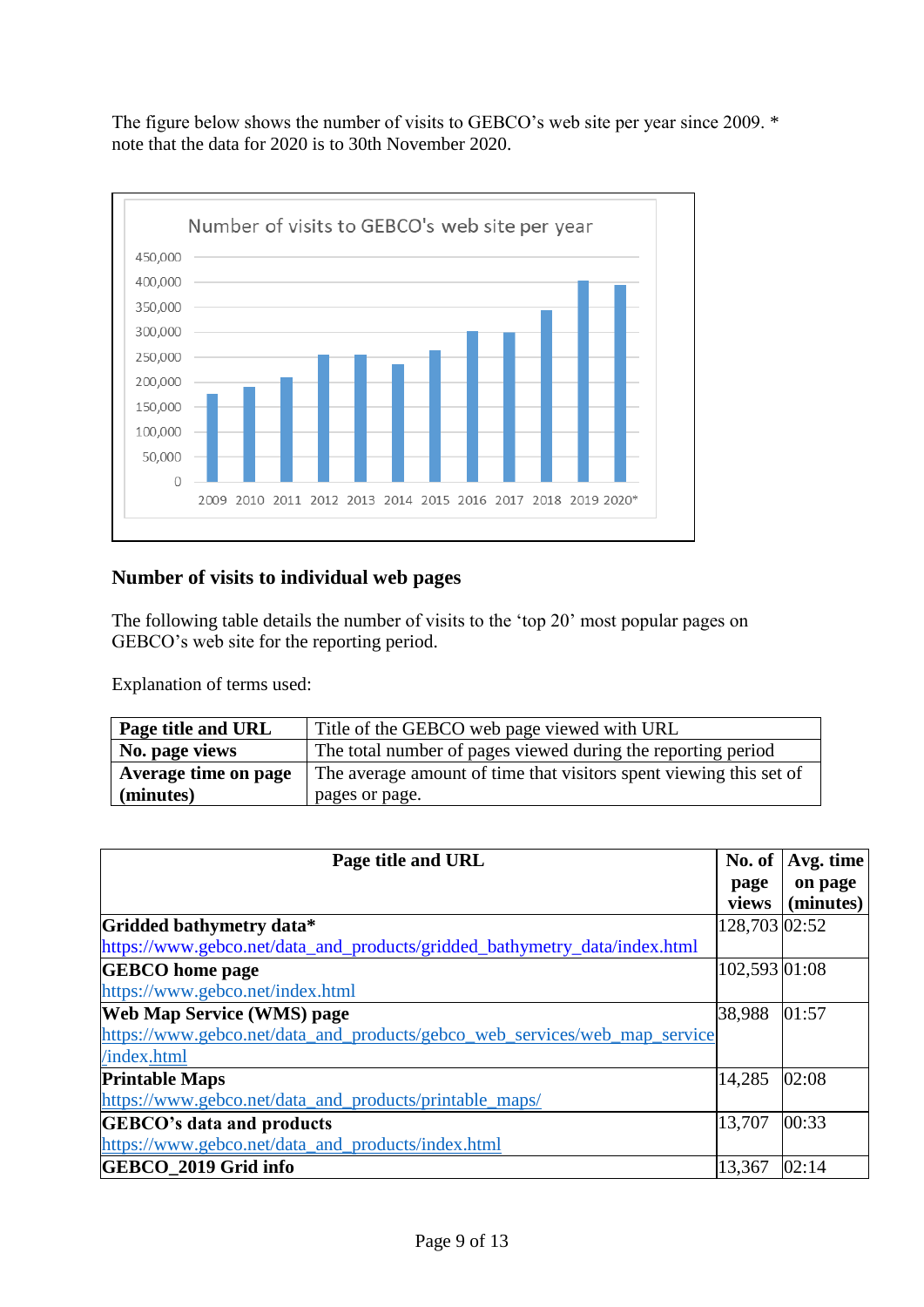| https://www.gebco.net/data_and_products/gridded_bathymetry_data/gebco_2019/  |       |       |
|------------------------------------------------------------------------------|-------|-------|
| gebco 2019 info.html                                                         |       |       |
| <b>Undersea feature names</b>                                                | 9,303 | 02:06 |
| https://www.gebco.net/data_and_products/undersea_feature_names/index.html    |       |       |
| <b>Imagery index page</b>                                                    | 9,033 | 01:06 |
| https://www.gebco.net/data_and_products/imagery/index.html                   |       |       |
| <b>Arctic Ocean bathymetry (IBCAO)</b>                                       | 7,218 | 01:55 |
| https://www.gebco.net/data_and_products/gridded_bathymetry_data/arctic_ocean |       |       |
| /index.html                                                                  |       |       |
| <b>Seabed 2030 Project</b>                                                   | 7,064 | 01:26 |
| https://www.gebco.net/about_us/seabed2030_project/index.html                 |       |       |
| <b>Training</b>                                                              | 6,378 | 02:28 |
| https://www.gebco.net/training/index.html                                    |       |       |
| <b>GEBCO</b> web services                                                    | 4,353 | 00:33 |
| https://www.gebco.net/data_and_products/gebco_web_services/index.html        |       |       |
| <b>Historical GEBCO data sets</b>                                            | 4,133 | 01:59 |
| www.gebco.net/data_and_products/historical_data_sets/index.html              |       |       |
| <b>GEBCO</b> grid terms of use information                                   | 4,132 | 03:05 |
| https://www.gebco.net/data_and_products/gridded_bathymetry_data/gebco_2019/  |       |       |
| grid_terms_of_use.html                                                       |       |       |
| <b>Search</b>                                                                | 3,819 | 00:56 |
| https://www.gebco.net/search/index.html                                      |       |       |
| <b>GEBCO_2020 Grid information</b>                                           | 3,250 | 03:07 |
| https://www.gebco.net/data_and_products/gridded_bathymetry_data/gebco_2020/  |       |       |
| index.html                                                                   |       |       |
| <b>Frequently Asked Questions (FAQ)</b>                                      | 3,002 | 02:38 |
| https://www.gebco.net/about_us/faq/index.html                                |       |       |
| How to contribute data                                                       | 2,749 | 01:21 |
| www/about_us/contributing_data/index.html                                    |       |       |
| <b>GEBCO Overview</b>                                                        | 2,366 | 01:59 |
| www/overview/index.html                                                      |       |       |
| Contact us                                                                   | 2,326 | 01:50 |
| www/contact/index.html                                                       |       |       |

\* See Annex I for details on Internet downloads of GEBCO's gridded bathymetric data sets.

## **Geographic distribution of Internet Protocol (IP) addresses accessing GEBCO's web site**

The table below details the geographic distribution by country (top 20 'number of visits' listed) of IP addresses accessing GEBCO's web site. Explanation of terms used:

| The name of the country or territory of the origin of the IP address<br><b>Country/Territory</b><br>accessing GEBCO's web site |                                                                    |  |
|--------------------------------------------------------------------------------------------------------------------------------|--------------------------------------------------------------------|--|
| <b>Visits</b>                                                                                                                  | The total number of visits to the site from this country/territory |  |
| Pages/visit                                                                                                                    | The number of pages viewed per visit                               |  |
| Average time on<br>site (minutes)                                                                                              | The average amount of time that visitors spent on the site         |  |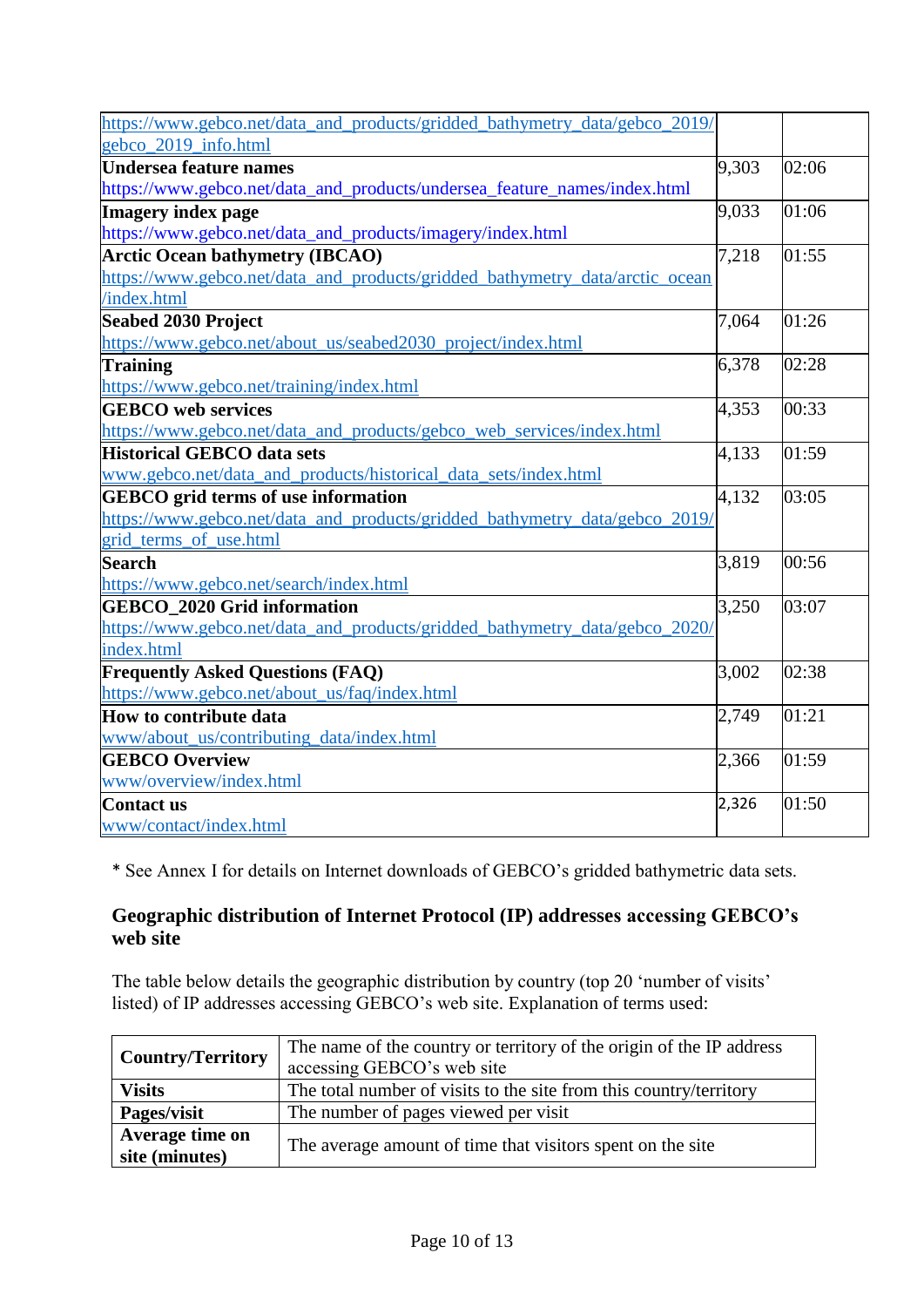| <b>Country/Territory</b>        | <b>Visits</b> | Pages/visit | Average time on site |
|---------------------------------|---------------|-------------|----------------------|
|                                 |               |             | (minutes)            |
| <b>United States of America</b> | 26,533        | 1.99        | 01:42                |
| <b>United Kingdom</b>           | 9,899         | 2.31        | 02:32                |
| China                           | 9,503         | 2.21        | 02:41                |
| France                          | 8,681         | 2.08        | 01:43                |
| India                           | 6,393         | 2.08        | 01:59                |
| Japan                           | 5,574         | 2.14        | 02:02                |
| Indonesia                       | 4,673         | 2.32        | 02:49                |
| Canada                          | 4,202         | 2.14        | 01:54                |
| Germany                         | 3,644         | 2.3         | 02:10                |
| Spain                           | 3,351         | 2.35        | 02:14                |
| Australia                       | 3,212         | 2.14        | 02:04                |
| Italy                           | 2,863         | 2.44        | 02:26                |
| <b>Brazil</b>                   | 2,782         | 2.1         | 02:05                |
| Russia                          | 2,292         | 2.47        | 02:45                |
| Netherlands                     | 1,843         | 2.22        | 01:59                |
| Mexico                          | 1,710         | 2.48        | 02:46                |
| Norway                          | 1,487         | 2.15        | 01:55                |
| South Korea                     | 1,341         | 2.74        | 02:52                |
| Turkey                          | 1,283         | 2.28        | 02:10                |
| Philippines                     | 1,110         | 2.13        | 02:24                |

The image below shows the geographic distribution of IP addresses accessing GEBCO's web site. The colour indicates the number of web site visits for a particular country, from 0 (white) to 26,533 (dark blue).



Visits to GEBCO's web site per country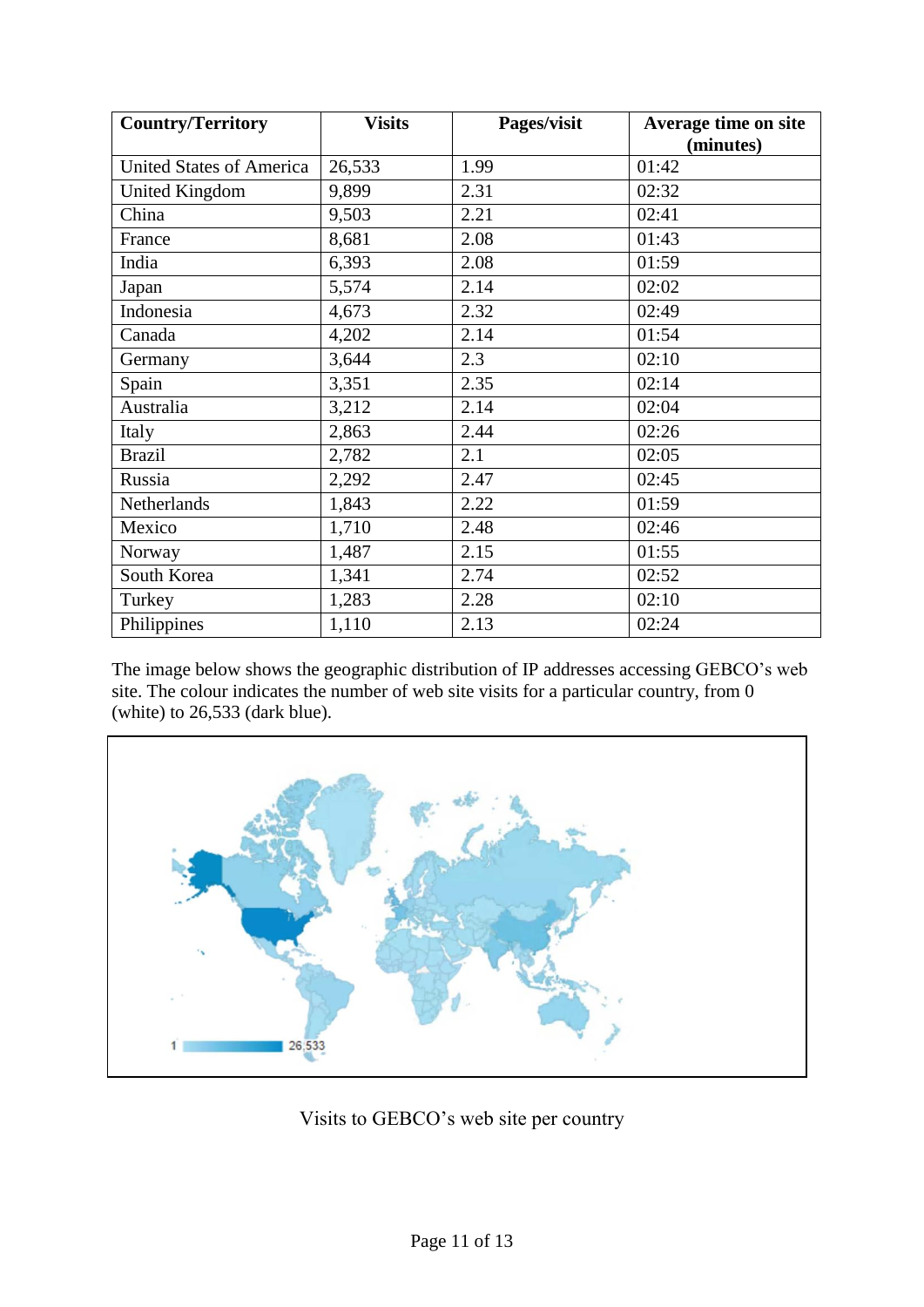## **Access to the Nippon Foundation-GEBCO Seabed 2030 web site**

[\(http://seabed2030.org\)](http://seabed2030.org/)

The Seabed 2030 web site was setup to provide information specifically related to this project. During the period 1<sup>st</sup> October 2019 to  $30<sup>th</sup>$  September 2020 there have been over 109,100 visits to the Seabed 2030 web site. The table below shows the number of visits to the various sections of the web site during this period.

| Page title and URL   | Title of the Seabed 2030 web page viewed with URL                  |
|----------------------|--------------------------------------------------------------------|
| No. page views       | The total number of pages viewed during the reporting period       |
| Average time on page | The average amount of time that visitors spent viewing this set of |
| (minutes)            | pages or page.                                                     |

| Page title and URL                                  | No. page views | <b>Average time</b> |
|-----------------------------------------------------|----------------|---------------------|
|                                                     |                | on page (min)       |
| Seabed 2030 Home page                               | 49,367         | 01:25               |
| https://seabed2030.org                              |                |                     |
| News item about GEBCO_2020 release                  | 7,552          | 01:17               |
| https://seabed2030.org/news/gebco_2020_release.html |                |                     |
| <b>Resources for journalists</b>                    | 6,131          | 01:21               |
| https://seabed2030.org/resources_for_journalists/   |                |                     |
| <b>About Seabed 2030</b>                            | 6,127          | 02:02               |
| https://seabed2030.org/about_us/                    |                |                     |
| <b>Seabed Regional and Global Centers</b>           | 4,692          | 01:02               |
| https://seabed2030.org/data_centers/                |                |                     |
| <b>Atlantic and Indian Ocean Regional Center</b>    | 4,041          | 00:41               |
| https://seabed2030.org/atlantic_indian/             |                |                     |
| <b>Get involved</b>                                 | 3,261          | 01:12               |
| https://seabed2030.org/get_involved/                |                |                     |
| <b>Frequently Asked Questions</b>                   | 2,915          | 02:32               |
| https://seabed2030.org/faq/                         |                |                     |
| <b>News</b>                                         | 2,401          | 00:58               |
| https://seabed2030.org/news/                        |                |                     |
| <b>South and West Pacific Ocean Regional Center</b> | 2,185          | 01:04               |
| https://seabed2030.org/pacific/                     |                |                     |
| <b>Arctic and North Pacific Regional Center</b>     | 1,915          | 00:47               |
| https://seabed2030.org/arctic_pacific/              |                |                     |
| <b>Global Center</b>                                | 1,806          | 00:54               |
| https://seabed2030.org/gdacc/                       |                |                     |
| <b>Seabed 2030 Partners</b>                         | 1,582          | 00:51               |
| https://seabed2030.org/get_involved/partners/       |                |                     |
| <b>Southern Ocean Regional Center</b>               | 1,579          | 00:57               |
| https://seabed2030.org/southern_ocean/              |                |                     |
| <b>Seabed 2030 Partners in Industry</b>             | 1,068          | 00:55               |
| https://seabed2030.org/get-involved/industry        |                |                     |
|                                                     |                |                     |

The table below shows the visits per country to the Seabed 2030 web site from 1<sup>st</sup> October  $2019$  to  $30<sup>th</sup>$  September 2020.